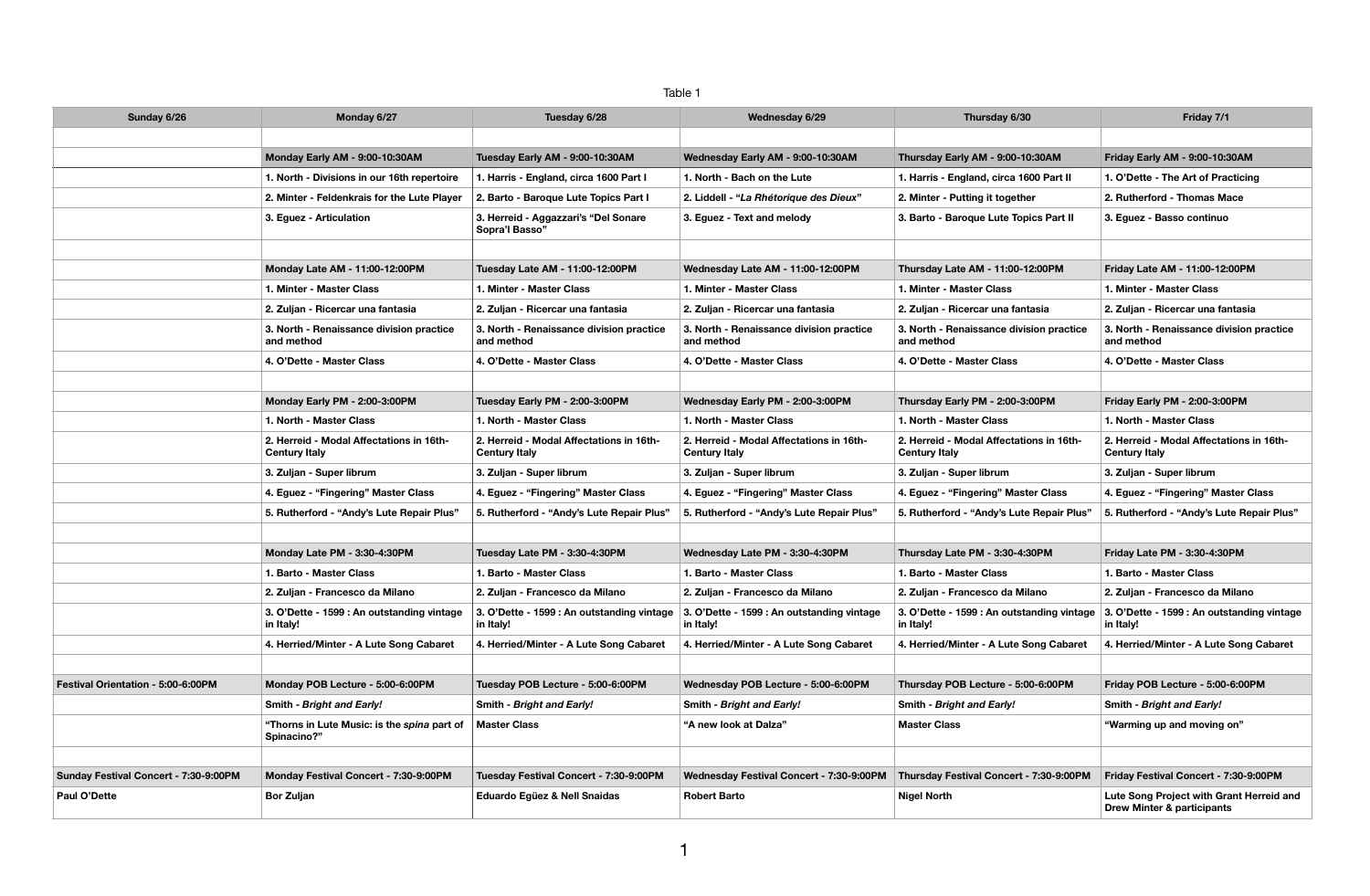### **Robert Barto**

### *Baroque Lute topics part I*

Doing it right? Finding a "historical " right hand position for the baroque lute. How important is it? This class will be a discussion of various aspects of baroque lute technique and interpretation including a collection of "echo" pieces as exercises.

All levels baroque lute

### *Baroque Lute topics part II*

"A lesson with Falckenhagen"

A look at the technical demands and ornaments of late baroque lute music especially focusing on the works of Hagen and Falckenhagen, including easier pieces and technical exercises.

All levels baroque lute

*Daily Masterclass*

# **Eduardo Eguez**

### *Basso continuo*

Introduction to the practice of the basso continuo applied to any plucked string instrument (theorbo, archlute or 6 to 10c lutes, baroque lute, baroque guitar).

8º rule with consonances and dissonances. Opening, developing and cadences patterns. All models in three positions (3º, 5º and 8º) and with transpositions to the main keys.

### *Text and melody*

Assignment of texts to thematic models in 16th, 17th and 18th century music practice. Work mainly oriented towards the handling of phrasing (according to prosodic principles) and articulation. Part 1 and 2

### *Articulation: how to "speak" with the instrument*

Starting from the premise that the background of almost all the early music we play on our instruments is vocal in nature, the class will concentrate on the relationship between text and music. Even if a large part of the plucked string instrument repertoire has no associated text, the association of "imaginary words" to the phrases of musical discourse, with their consequent "pronunciations", can be an enormous challenge for the lutenist or guitarist.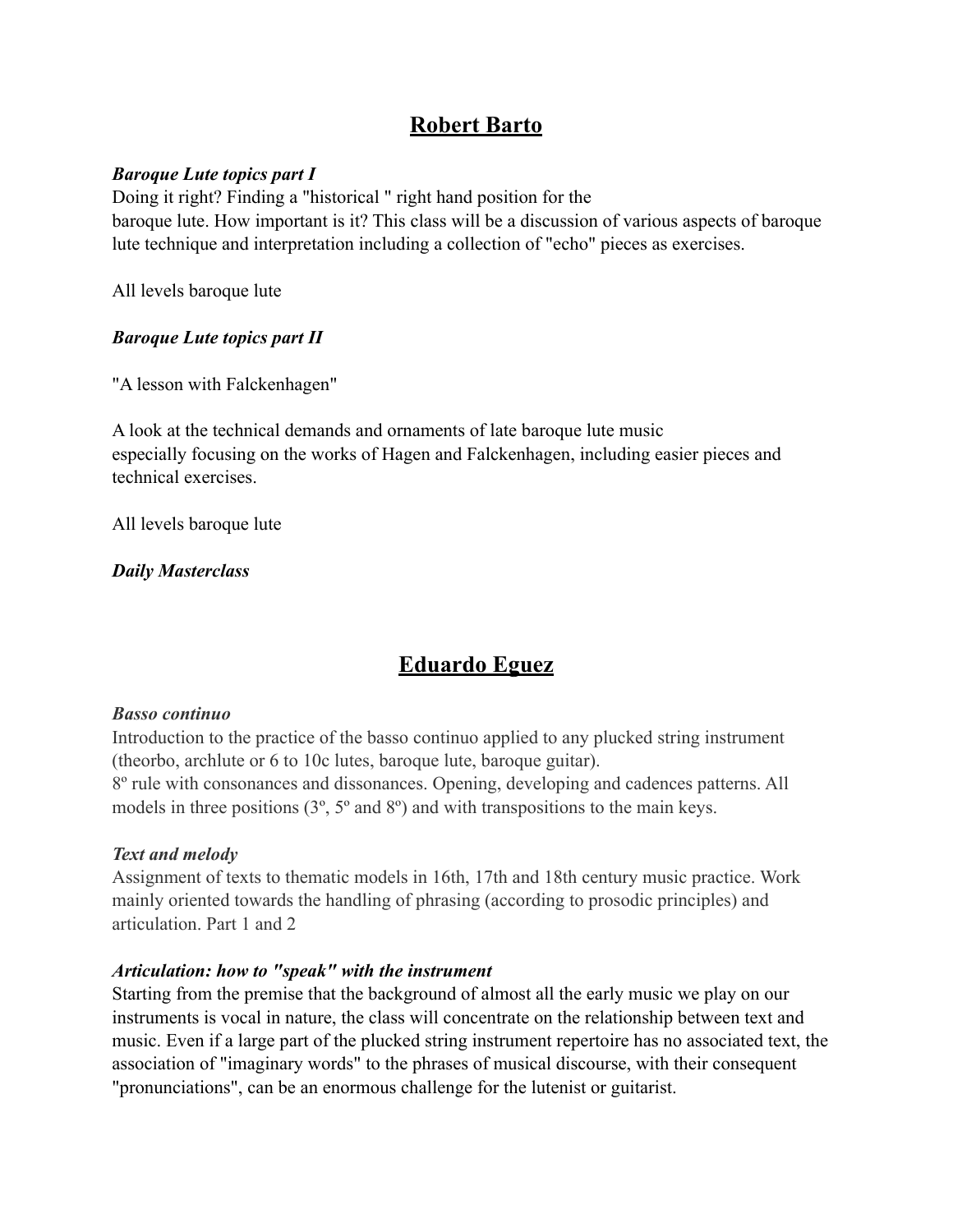The class will deal with how to "pronounce" with the strings on the basis of a set of attack speeds of the fingers of both hands and their respective coordination.

#### *Daily Masterclass : Fingering*

Masterclass with students oriented to supervise the fingerings used, left and right hand, with the aim of offering changes that can make the musical discourse more fluid and varied.

### **Lucas Harris**

### *England, circa 1600: Playing Off the Page*

With some calling historical improvisation the "next frontier" in performance practice, it's time we try to define the stylistic language of our favourite early music genres. Taking the English Renaissance as our example, this class will lay the groundwork for being able to invent or even improvise in the style of the Elizabethan and Jacobean lutenists such as Cutting, Morley, and Dowland.

Part I (Tuesday AM): We'll survey some original tablatures (lute solos, duets, song accompaniments, and consort parts) towards making a catalogue of ornaments, divisions, cadential patterns, etc. that were in common use, with an emphasis on understanding their musical functions. Players of all experience levels welcome.

Part II (Thursday AM): We'll experiment with adapting those musical elements in pieces which call for our own invention, such as dances for solo lute which are missing their ornamented repeats. Players of all experience levels welcome.

### **Grant Herreid**

### *Love and Lust in Shakespeare's England; A Lute Song Cabaret*

Elizabethan and Jacobean songs performed and staged, accompanied by lutes in solo and ensembles of plucked strings.

Tablature and staff notation supplied for all levels of players of lutes, guitar, cittern, bandora, or other.

### *Aggazzari's Del Sonare Sopra'l Basso (Siena, 1607)*

An in-depth look into early continuo playing in ensembles of various instruments, exploring the role of lutes, theorbos, bowed strings, and other instruments.

Tablatures provided for those not familiar with basso continuo.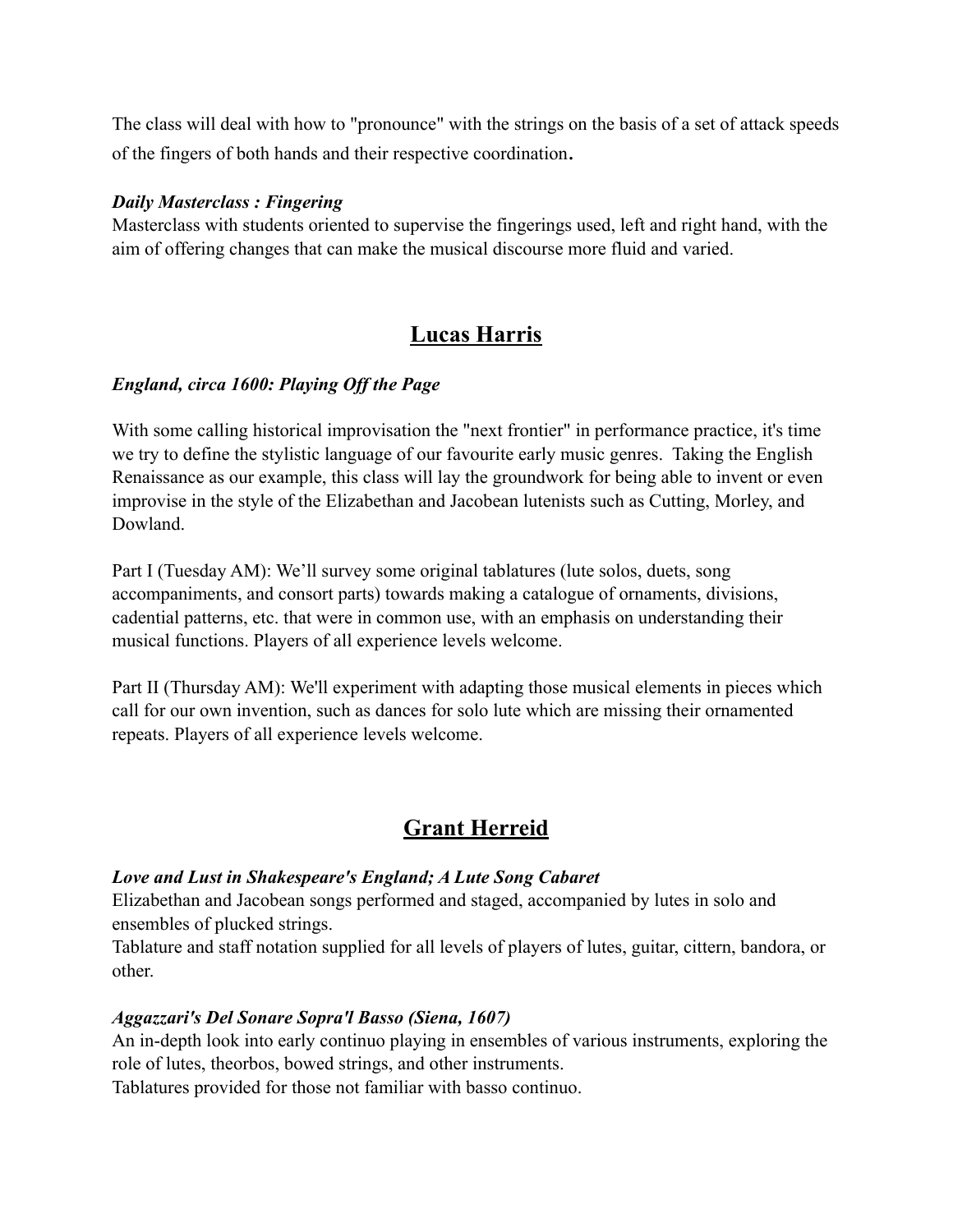### *Modal Affectations in 16th-Century Italy*

Ensemble arrangements in tablature and staff notation of Italian Renaissance pieces for pluckedstring ensemble and other instruments, exploring the 'affect' or emotional quality of each mode, according to Renaissance theorists.

### **Catherine Liddell**

*"La Rhétorique des Dieux***: From code-breaking to expressive playing, or How this Collection can Inspire Us to Discover Clues to Expression in 17th-century French Lute Music."** What are the gods telling us about rhetoric? Anything? What bearing do the titles have on the pieces that have them? Any at all? And what understandings and techniques are helpful to become "harmonic orators"? We will explore all of these questions together. Come for the music, come for the mythology, come for the exploration.

### **Drew Minter**

### *Love and Lust in Shakespeare's England; A Lute Song Cabaret*

Elizabethan and Jacobean songs performed and staged, accompanied by lutes in solo and ensembles of plucked strings.

Tablature and staff notation supplied for all levels of players of lutes, guitar, cittern, bandora, or other.

### *Awareness Through Movement: Feldenkrais for the Lute Playe***r**

Many years ago lutenist and teacher extraordinaire Pat O'Brien told me that the greatest stress for a lute player is in the efficient use of the energy in the back, learning how to keep the energy pathways open so all playing can come from the center. Drew is a certified Feldenkrais Method teacher. Using a lesson in awareness of the pelvic floor to promote greater balance of the proximal energies of the body (back and trunk) to free up the limbs and digits for more precise playing (distal energy). All will first do a lesson together in sitting, and then Drew will work with two volunteer players from the class (any repertoire).

### *Putting it Together: Coordinating factors between singers and lute players*

Self-accompanying has an advantage in feeling the use of the breath to create a coordinated action in the body. But what kinds of signals and awareness are necessary for a lute song duo to be able to present perfect ensemble. In this class we will explore the coordinated use of breath and phrasing between partners; using pronunciation as an ensemble tool; the back and forth of ornamentation. And how to be "ready" at all times to respond to the impulses of one's lute song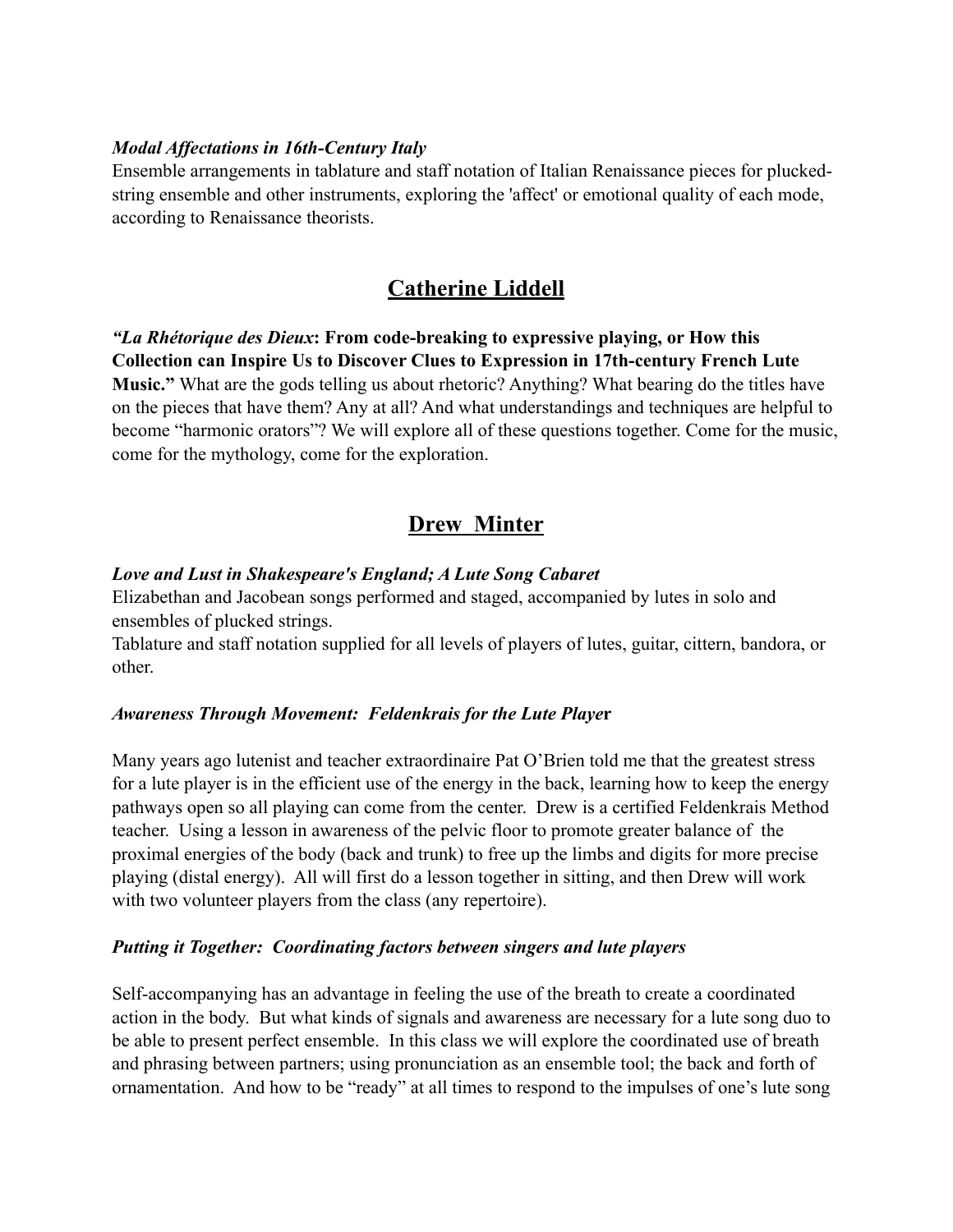partner. We will first pinpoint some of the factors to look out for in the score, and then have several duos practice these skills

*Daily Masterclass***:** Lute songs as well as continuo songs are welcome.

### **Nigel North**

#### *Renaissance division practice and method*

A practical class for G lutes at A 440 to learn and drill simple division patterns.

#### *Divisions in our 16th repertoire : from Newsidler to Terzi*

12 pieces analyzed and discussed showing how each composer and intabulator decorated their music.

#### *Bach on the Lute*

An in-depth look at how one might adapt a Bach piece for lute. In particular we will look at and hear BWV 1013 , Partita for solo traverso.

#### *Daily Masterclass*

### **Paul O'Dette**

### *The Art of Practicing: How to improve your playing efficiently and enjoyably*

Do you ever feel as though you can't get over a hump? Do you practice your pieces over and over again, but the problems remain as intractable as ever? We will explore strategies for making steady and permanent progress in your playing, while making your practicing a lively, enjoyable experience. then this class is for you!

### *1599: An outstanding vintage in Italy!*

The year 1599 saw the publication of two of the most outstanding books of lute music ever published, those by Molinaro and Terzi. The decade of the 90s was a period of enormous innovation and creativity in lute music and technique with composers such as Lorenzino, Cavalier del Liuto, Cato, Gostena, Molinaro, Terzi, and Kapsberger standing with one foot in the Renaissance, the other ushering in the bold new style of the Baroque. We will explore the different forms in use at the time including the Fantasia, Toccata, Canzona, Passemezzo, Ballo, Gagliarda, Corrente, and Intabulations, discovering what makes each of them special and distinctive. The richness and complexity of this repertoire makes it a vintage to enjoy immediately, but it ages beautifully as well!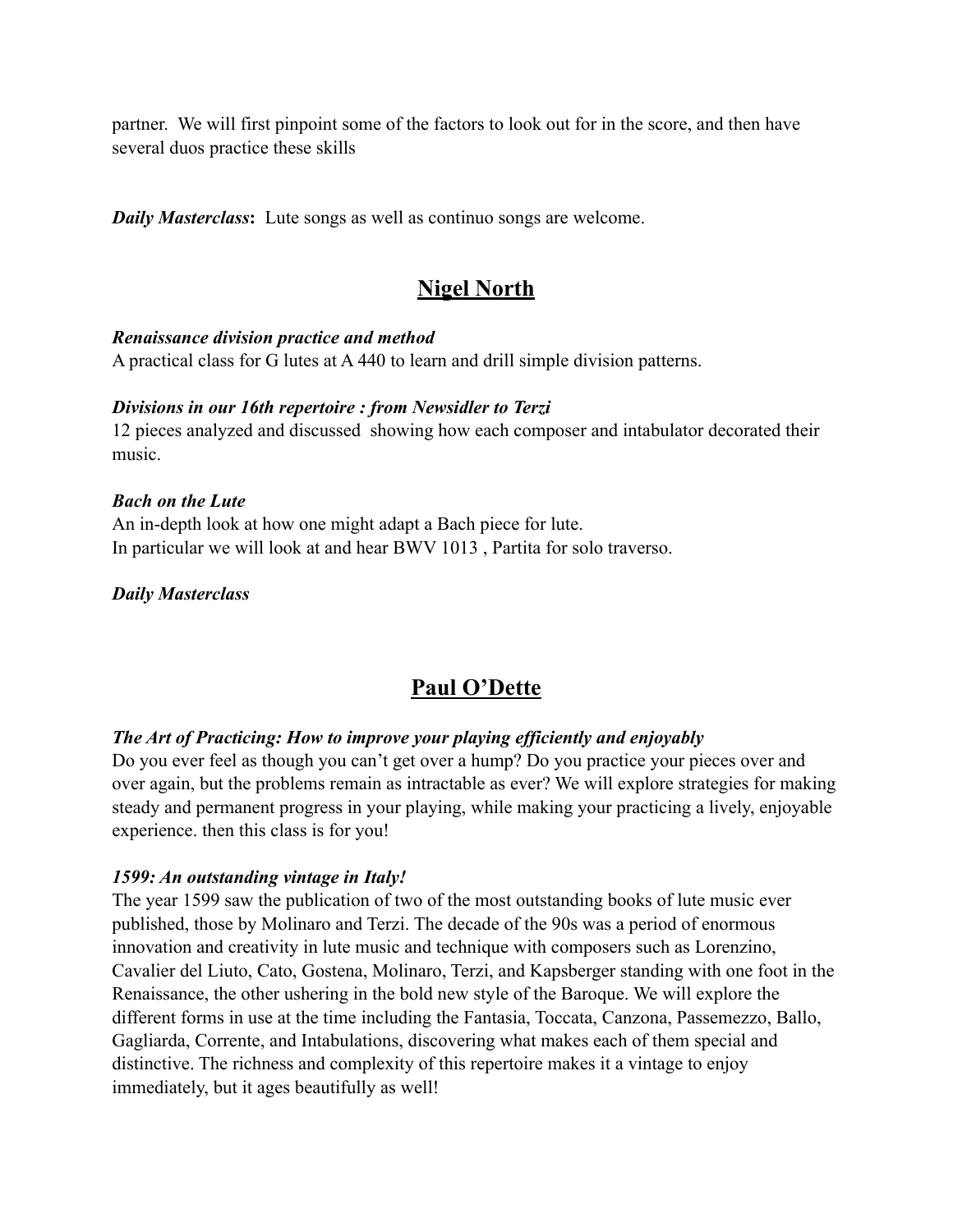#### *Daily Masterclass*

## **Andrew Rutherford**

#### *"Andy's Lute Repair Plus!"*

I will spend part of the class discussing how to go about fixing the various broken instruments that LuteFest participants have brought in. We will work together to find a good solution and solve the problem.

I will be bringing my whole lute-making operation, so, depending on interest, I will demonstrate how I go about making lutes. Woodworking techniques, tools, woods, styles, periods, varnish, fashion, single-strung archlutes and Thomas Mace will be discussed.

I hope to take one class period to visit the Cleveland Museum of Art, where they have a very interesting 17th century Italian "tiorbino".

### *"Thomas Mace; The Lute Made Easy"*

Thomas Mace's Musick's Monument is one of the best known sources of information about the 17th century English lute. Many modern lute players have a facsimile of the book and enjoy the amusing anecdotes, like the bit about keeping your lute in the bed. But we have largely ignored Mace's purpose in writing the book, which was to teach people how to play the 12-course, double-headed lute in "Flat French" tuning. Mace goes into detail about everything: how to choose a lute, what strings to use, how to fix your lute, how to hold it, where to put your fingers, what tuning is best, &cetera, &cetera.

I'll concentrate on the "how to play" aspect of the book, following Mace's (sometimes wacky) instructions, using my 12-course double-headed lute in Flat French tuning.

### **Hopkinson Smith**

POB Lecture Series *"Bright and Early!"*

This lecture series will be divided into five separate days which encompasses a large range of topics. Monday will be devoted to the composer Spinacino and his music, Tuesday & Thursday will be a Master Class, Wednesday will focus on the composer Dalza, and Friday will be dedicated to the art of practicing.